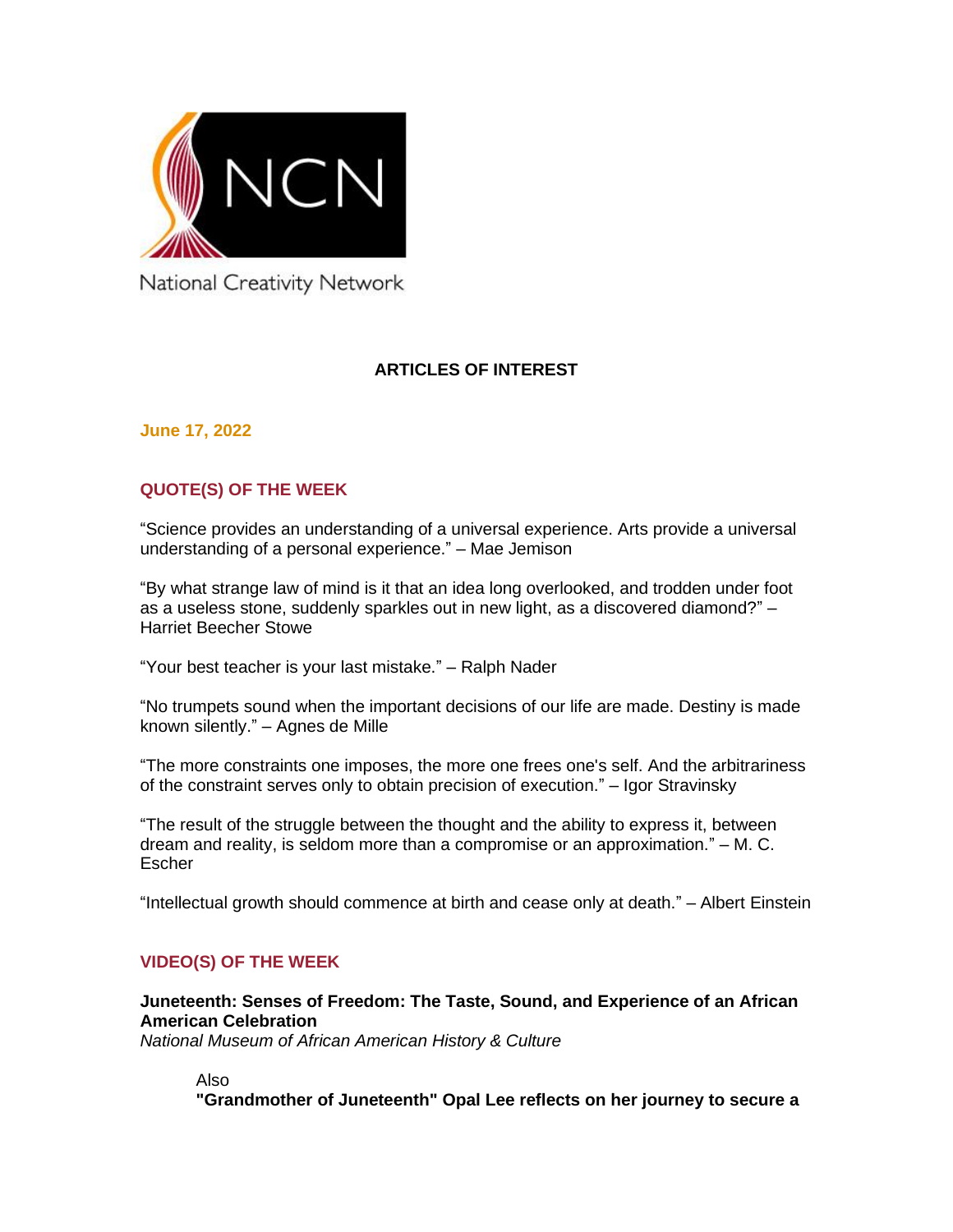**[national holiday](https://www.cbsnews.com/news/juneteenth-opal-lee-grandmother-fort-worth-washington-dc/)** *CBS News*

**[Pixar Cinematographer makes gun control short](https://reel360.com/article/pixar-cinematographer-makes-gun-control-short/)** *Reel Chicago*

**[Black Sounds Beautiful: How Rihanna Parlayed Her Superstar Status Into A](https://www.grammy.com/news/rihanna-music-business-impact-nonprofit-grammys-fenty-black-sounds-beautiful-video)  [Visionary Push For Inclusivity](https://www.grammy.com/news/rihanna-music-business-impact-nonprofit-grammys-fenty-black-sounds-beautiful-video)** *Grammy.com*

**[How Black girls can reclaim their voice in music](https://www.ted.com/talks/kyra_gaunt_how_black_girls_can_reclaim_their_voice_in_music)** *TED2022*

**[In '90s gem, Larry David debunks idea that 'Seinfeld' was sold as a show about](https://www.upworthy.com/larry-david-debunks-that-seinfeld-was-pitched-as-a-show-about-nothing)  ['nothing'](https://www.upworthy.com/larry-david-debunks-that-seinfeld-was-pitched-as-a-show-about-nothing)** *Upworthy*

**[Paper Cupcake | Family Math](https://youtu.be/Zd9apaiIMo8)** *PBS SoCal - YouTube* 

**[Measuring With Paperclips | Family Math](https://youtu.be/jsOlHhdUHQg)** *PBS SoCal - YouTube* 

**[Ask An Astronaut… What Is It Like to Launch into Space and Return to Earth?](http://scienceandentertainmentexchange.org/article/ask-an-astronaut-what-is-it-like-to-launch-into-space-and-return-to-earth/)** *The Science and Entertainment Exchange*

**["No starving artists": Savannah College of Art and Design leans into creativity as](https://www.cbsnews.com/news/savannah-college-of-art-and-design-college-enrollment/)  [U.S. college enrollment drops](https://www.cbsnews.com/news/savannah-college-of-art-and-design-college-enrollment/)** *CBS Evening News*

**[Riddles of Reality: From Quarks to](https://www.worldsciencefestival.com/programs/riddles-of-reality/) the Cosmos** *World Science Festival*

#### **FEATURED EVENTS/OPPORTUNITIES**

**NEW [After Long Absence, the Folklife Festival Returns to the National Mall](https://www.smithsonianmag.com/smithsonian-institution/after-long-absence-the-folklife-festival-returns-to-the-national-mall-180980249/)** *At the Smithsonian*  **June 22 to 27 and June 30 to July 4**

**[2022 IDEA Awards Celebrate Design Innovation](https://www.machinedesign.com/community/article/21241324/2022-idea-awards-celebrate-design-innovation)** *Machine Design* **Deadline: June 24**

**[CPSI 2022 Connect](https://cpsiconference.com/)** *Creative Problem Solving Institute* **June 26 – 30** 

**[An exceptional ceremony to celebrate outstanding women scientists: 15](https://www.unesco.org/en/articles/exceptional-ceremony-celebrate-outstanding-women-scientists-15-international-laureates-and)  [International Laureates and 30 Rising Talents](https://www.unesco.org/en/articles/exceptional-ceremony-celebrate-outstanding-women-scientists-15-international-laureates-and)**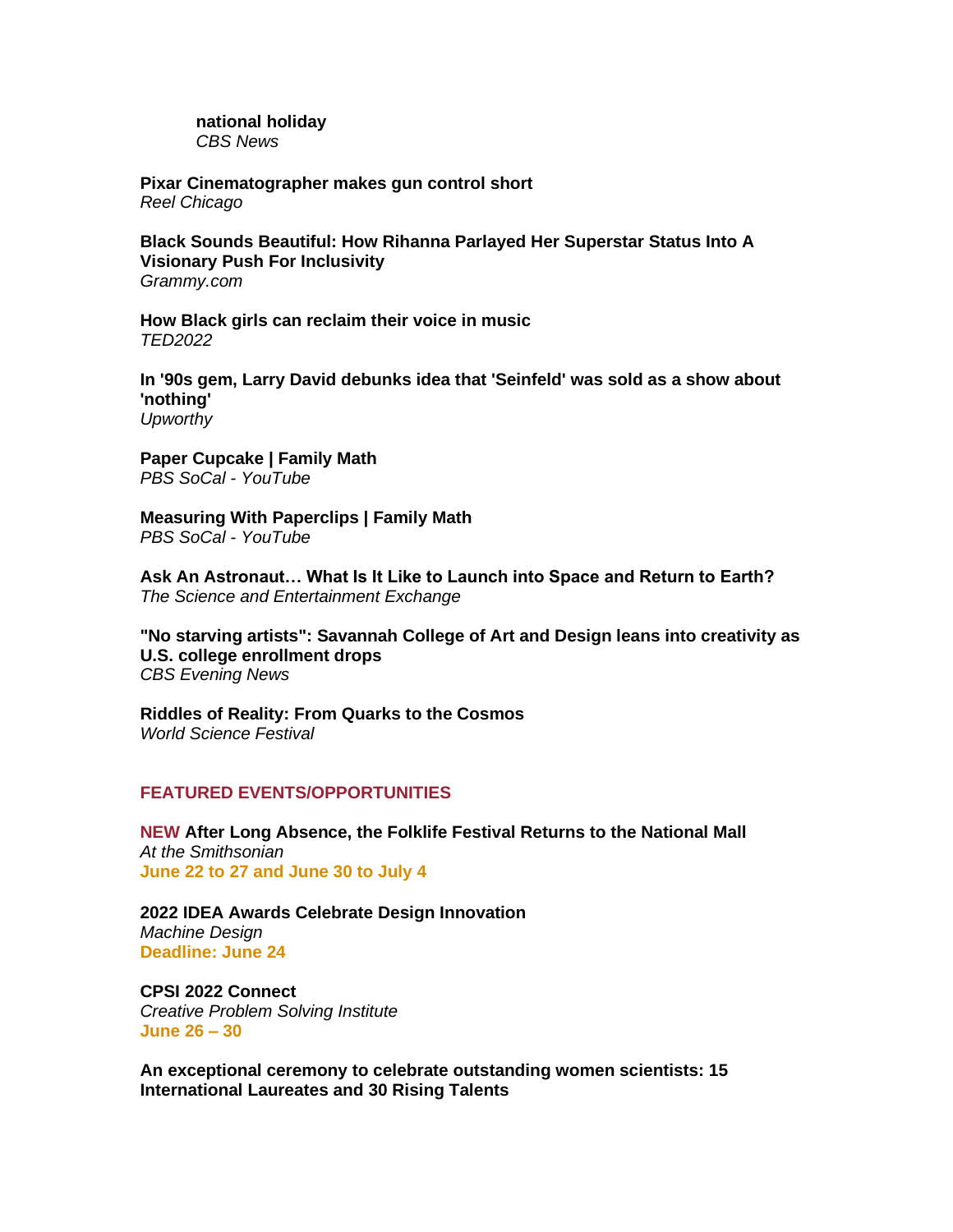*UNESCO* **June 30**

**[Apply to be a TED Fellow!](https://blog.ted.com/apply-to-be-a-ted-fellow-2/)** *TED Blog* **Deadline: June 30**

**[The Women in AI Breakfast is a go, and nominations for the Women in AI Awards](https://venturebeat.com/2022/05/18/the-women-in-ai-breakfast-is-a-go-and-nominations-for-the-women-in-ai-awards-now-open/)  [now open](https://venturebeat.com/2022/05/18/the-women-in-ai-breakfast-is-a-go-and-nominations-for-the-women-in-ai-awards-now-open/)** *VentureBeat* **Award Nominations Deadline: June 30 AI Breakfast: July 19**

**NEW [You're Invited to the Smithsonian National Education Summit!](https://www.smithsonianmag.com/blogs/smithsonian-education/2022/06/14/youre-invited-to-the-smithsonian-national-education-summit/)** *Smithsonian Voices | Smithsonian Education* **July 27 – 28**

**[World Conference on Cultural Policies and Sustainable Development –](https://www.unesco.org/en/mondiacult2022) Mondiacult [2022](https://www.unesco.org/en/mondiacult2022)** *UNESCO* **September 28 – 30** 

**[I Love My County Because... Art Contest](https://www.naco.org/resources/i-love-my-county-because-art-contest)** *National Association of Counties* **Deadline: October 7**

**[The 2022 Computer Science for ALL Summit Announced](https://csforall.medium.com/the-2022-computer-science-for-all-summit-announced-dcb5d9c93667)** *CSforAll | Medium* **October 19 – 21 | Memphis**

**[2022 AIGA Design Conference](https://www.aiga.org/design/design-conferences/aiga-design-conference)** *AIGA* **October 20 – 22 | Seattle, WA and Virtual**

**[Call for Articles | General Issue](https://www.encatc.org/en/upcoming-issues-and-call-for-articles/)** *European Journal of Cultural Management and Policy | ENCATC* **Deadline: Ongoing**

**[Idea Jams 2021/2022](https://canadiannetworkforimaginationandcreativity.com/registerhere)** *Canadian Network for Imagination and Creativity* **Series**

**[CreativeMornings | a monthly breakfast lecture series](http://www.creativemornings.com/)** *CreativeMornings* **Various**

**[Nesta Talks to...](https://www.nesta.org.uk/feature/nesta-talks-to/)** *Nesta* **Various**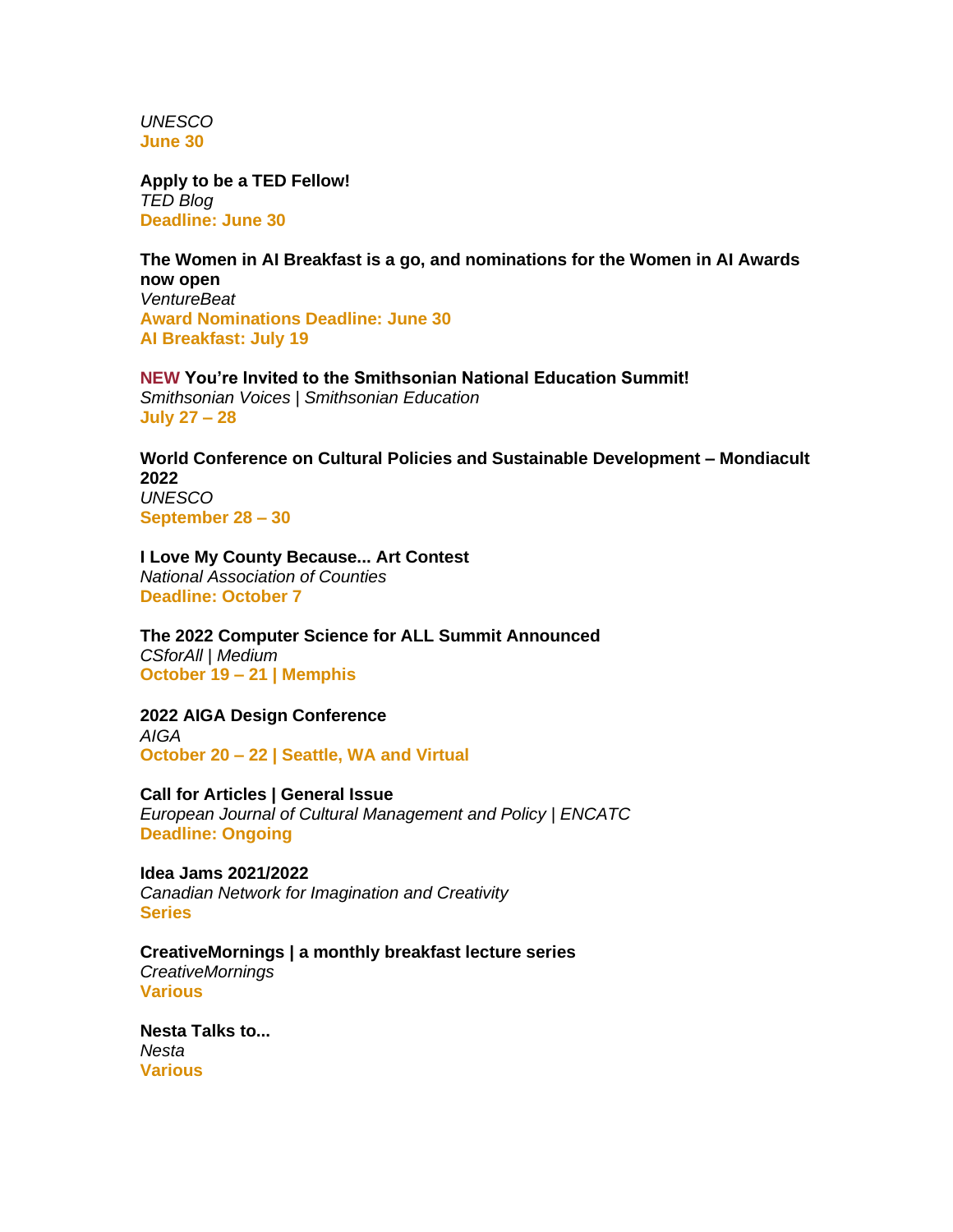**[Interactive Map | Science Festivals](https://sciencefestivals.org/festivals/)** *Science Festival Alliance* **Various**

#### **ARTICLES OF INTEREST**

**[Revisit, Repurpose, Reinvent: Reenergize Your Creative Practice](https://creativityandeducation.com/revisit-repurpose-reinvent-reenergize-your-creative-practice/)** *Creativity and Education*

**[One chart illustrates how languages are the same across the globe](https://www.fastcompany.com/90761437/one-chart-illustrates-how-languages-are-the-same-across-the-globe)** *Co.Design | Fast Company*

**[Pantone 448 C is Selected as the Ugliest Color in the World—Your Living Room is](https://999ktdy.com/pantone-448-c-is-selected-as-the-ugliest-color-in-the-world-your-living-room-is-not-this-color-is-it/)  [Not This Color is It?](https://999ktdy.com/pantone-448-c-is-selected-as-the-ugliest-color-in-the-world-your-living-room-is-not-this-color-is-it/)** *99.9 KTDY*

**[How the federal government is reorienting its innovation and economic](https://federalnewsnetwork.com/technology-main/2022/06/how-the-federal-government-is-reorienting-its-innovation-and-economic-development-funding-to-focus-on-places/)  [development funding to focus on places](https://federalnewsnetwork.com/technology-main/2022/06/how-the-federal-government-is-reorienting-its-innovation-and-economic-development-funding-to-focus-on-places/)** *Federal News Network*

**[Artificial neural networks model face processing in autism](https://news.mit.edu/2022/artificial-neural-networks-model-face-processing-in-autism-0616)** *MIT News | Massachusetts Institute of Technology*

**[Japan Is About To Unlock The Ultimate Energy Source](https://medium.com/predict/japan-is-about-to-unlock-the-ultimate-energy-source-204a01cbb928)** *Medium*

**[The History of Calculus: A Mathematical Journey of Human Thought](https://ali.medium.com/the-history-of-calculus-a-mathematical-journey-of-human-thought-9c94c9c19407)** *Ali | Medium*

**[MIT Scientists Propose Space Bubbles to Reverse the Worst of Climate Change](https://gizmodo.com/mit-space-bubbles-climate-change-1849065455)** *Gizmodo* 

**[This new AI-powered paint tool helps you create custom colors with your voice](https://www.fastcompany.com/90761643/this-new-ai-powered-paint-tool-helps-you-create-custom-colors-with-your-voice)** *Fast Company*

**[Yes, Crypto Is Crashing Again. Blockchain Will Survive.](https://www.nytimes.com/2022/06/16/opinion/crypto-terra-luna-blockchain.html)** *Guest Essay | The New York Times*

**[A space tech company stumbled on a new way to cut emissions on Earth](https://www.fastcompany.com/90761860/a-space-tech-company-stumbled-on-a-new-way-to-cut-emissions-on-earth)** *Fast Company*

**[This gorgeous leather is made from the hide of a wildly predatory fish](https://www.fastcompany.com/90761494/this-gorgeous-leather-is-made-from-the-hide-of-a-wildly-predatory-fish)** *Fast Company*

**[It was bound to happen: Nasdaq opening bell rings in the metaverse for the first](https://www.fastcompany.com/90762046/nasdaq-opening-bell-metaverse-live-stream)  [time](https://www.fastcompany.com/90762046/nasdaq-opening-bell-metaverse-live-stream)**

*Fast Company*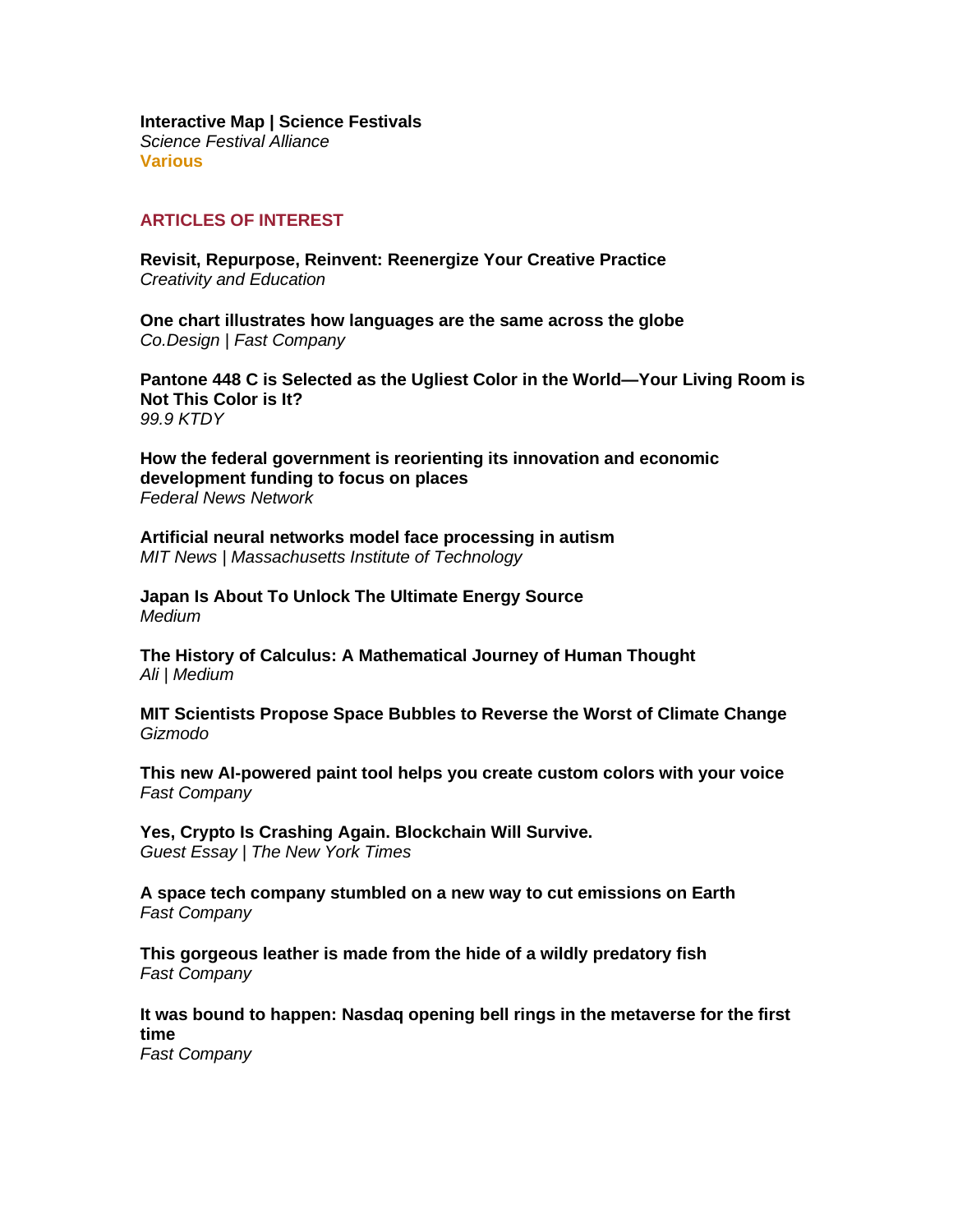**[Ford Opens 'Heritage Vault' With 5,000+ Old Photos & Brochures Free For](https://designtaxi.com/news/419103/Ford-Opens-Heritage-Vault-With-5-000-Old-Photos-Brochures-Free-For-Download/)  [Download](https://designtaxi.com/news/419103/Ford-Opens-Heritage-Vault-With-5-000-Old-Photos-Brochures-Free-For-Download/)** *DesignTAXI.com*

### **[The Power of Outsider Thinking](https://cdn.psychologytoday.com/us/blog/connect-creativity/202206/the-power-outsider-thinking)**

*Connect to Creativity | Psychology Today*

**[Rare Stradivarius sells for near-record \\$15.3 million](https://news.yahoo.com/rare-stradivarius-sells-near-record-005204040.html)** *Yahoo! News*

**[Why Wall Street Has Been Hesitant About Spotify](https://www.hollywoodreporter.com/business/business-news/spotify-stock-wall-street-1235165564/)** *The Hollywood Reporter*

**[The Rise of the Internet's Creative Middle Class](https://www.newyorker.com/culture/culture-desk/the-rise-of-the-internets-creative-middle-class)** *The New Yorker*

**[Washington Post & Imagine Entertainment Form Partnership To Create Scripted &](https://deadline.com/2022/06/washington-post-imagine-entertainment-partnership-scripted-non-scripted-film-tv-projects-caa-1235044913/)  [Non-Scripted Projects](https://deadline.com/2022/06/washington-post-imagine-entertainment-partnership-scripted-non-scripted-film-tv-projects-caa-1235044913/)** *Deadline*

**[Piano Training for Older Adults: The Benefits of Bimanual Coordination](https://www.artsjournal.com/measure/2022/06/16/piano-training-for-older-adults-the-benefits-of-bimanual-coordination/)** *By Any Measure | Grantmakers in the Arts*

**[When the Lamp Switched On: How Pixar Went From Experimental Studio to](https://www.theringer.com/movies/2022/6/13/23165618/pixar-ipo-business-rise-history-george-lucas-steve-jobs)  [Commercial Juggernaut](https://www.theringer.com/movies/2022/6/13/23165618/pixar-ipo-business-rise-history-george-lucas-steve-jobs)** *The Ringer*

**[Juneteenth is the newest federal holiday. Here's what it celebrates.](https://www.nationalgeographic.com/culture/article/juneteenth)** *National Geographic*

**[How will humans change in the next 10,000 years?](https://bradenkelley.com/2022/06/how-will-humans-change-in-the-next-10000-years/)** *Human-Centered Change and Innovation*

**[Can we design our way out of disaster?](https://www.fastcompany.com/90761726/can-we-design-our-way-out-of-disaster)** *Co.Design | Fast Company* 

**[Sculpture | To Sit Awhile](https://lorrainehansberryinitiative.org/sculpture/)** *The Lorraine Hansberry Initiative*

**[Ukraine Is Preserving Famous Landmarks & Artifacts By Turning Them Into 3D](https://designtaxi.com/news/419099/Ukraine-Is-Preserving-Famous-Landmarks-Artifacts-By-Turning-Them-Into-3D-Scans/)  [Scans](https://designtaxi.com/news/419099/Ukraine-Is-Preserving-Famous-Landmarks-Artifacts-By-Turning-Them-Into-3D-Scans/)** *DesignTAXI.com*

**[Towards a Solution for Broadening the Geography of NSF Funding](https://fas.org/blogs/sciencepolicy/towards-a-solution-for-broadening-the-geography-of-nsf-funding/)** *Federation of American Scientists*

**[Facebook looks ready to divorce the news industry, and I doubt couples](https://www.niemanlab.org/2022/06/facebook-looks-ready-to-divorce-the-news-industry-and-i-doubt-couples-counseling-will-help/)  [counseling will help](https://www.niemanlab.org/2022/06/facebook-looks-ready-to-divorce-the-news-industry-and-i-doubt-couples-counseling-will-help/)** *Nieman Lab*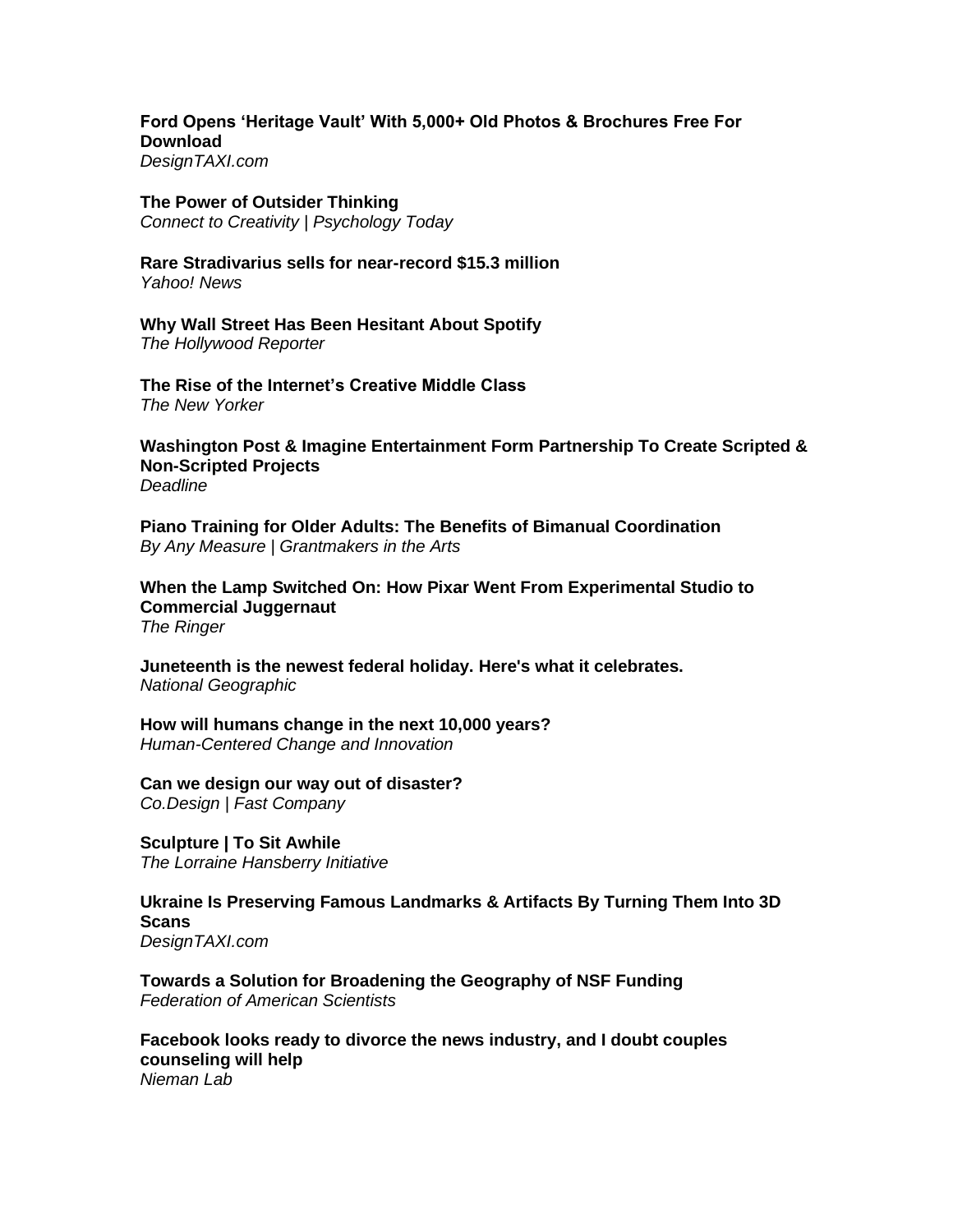**["Facebook has taken over": How residents find local info when local newspapers](https://www.niemanlab.org/2022/06/facebook-has-taken-over-how-residents-find-local-info-when-local-newspapers-arent-doing-the-job/)  [aren't doing the job](https://www.niemanlab.org/2022/06/facebook-has-taken-over-how-residents-find-local-info-when-local-newspapers-arent-doing-the-job/)** *Nieman Lab*

**[Why it's time to reconsider how 'All Things Considered' can expand its service for](https://current.org/2022/06/why-its-time-to-reconsider-how-all-things-considered-can-expand-its-service-for-todays-listeners/)  [today's listeners](https://current.org/2022/06/why-its-time-to-reconsider-how-all-things-considered-can-expand-its-service-for-todays-listeners/)** *Current*

**[McMaster professor harnesses space-age tech to fight cancer](https://www.eurekalert.org/news-releases/956150)** *EurekAlert! | AAAS*

**[Women Engineers Like Lisa Drake Are Leading the Electric Vehicle Revolution](https://www.glamour.com/story/women-engineers-like-lisa-drake-are-leading-the-electric-vehicle-revolution)** *Glamour*

**[Five companies 'graduate' from Cornell incubators](https://news.cornell.edu/stories/2022/06/five-companies-graduate-cornell-incubators)** *Cornell Chronicle*

**How innovation affects labor [markets: An impact assessment](https://www.brookings.edu/research/how-innovation-affects-labor-markets-an-impact-assessment/) Brookings** 

**[Johns Hopkins and Microsoft awarded \\$150K to these startups creating digital](https://technical.ly/startups/johns-hopkins-tech-ventures-microsoft-innovation-acceleration-awards/)  [solutions](https://technical.ly/startups/johns-hopkins-tech-ventures-microsoft-innovation-acceleration-awards/)** *Technical.ly*

**[Hundreds of Little Blue Penguins Are Turning Up Dead in New Zealand](https://www.smithsonianmag.com/smart-news/hundreds-of-little-blue-penguins-are-turning-up-dead-in-new-zealand-180980262/)** *Smart News | Smithsonian*

**[As traditional news use declines, online news isn't making up the gap](https://www.niemanlab.org/2022/06/as-traditional-news-use-declines-online-news-isnt-making-up-the-gap/)** *Nieman Lab*

**[The Rosy Retrospective: Why we think the "good old times" were better](https://www.ideatovalue.com/curi/nickskillicorn/2022/06/the-rosy-retrospective-why-we-think-the-good-old-times-were-better/)** *Idea to Value*

**[6 Innovation Exercises to Try With Your Team](https://innovationmanagement.se/2022/05/25/6-innovation-exercises-to-try-with-your-team/)** *Innovation Management*

**[Bill Gates Thinks NFT Investors Are the Greatest Fools of All](https://gizmodo.com/bill-gates-crypto-nfts-bitcoin-bored-ape-1849064001)** *Gizmodo*

**[Can Democracy Include a World Beyond Humans? A truly planetary politics would](https://www.wired.com/story/can-democracy-include-a-world-beyond-humans/)  [extend decisionmaking to animals, ecosystems, and potentially AI.](https://www.wired.com/story/can-democracy-include-a-world-beyond-humans/)** *WIRED*

**[The Scientists Who Made the COVID Vaccine Possible on How the Pandemic Will](https://www.teenvogue.com/story/scientists-who-made-covid-vaccines-possible-how-pandemic-ends)  [End](https://www.teenvogue.com/story/scientists-who-made-covid-vaccines-possible-how-pandemic-ends)**

*Teen Vogue*

**[The U.S. Is Losing Its Military Edge in Asia, and China Knows It](https://www.nytimes.com/2022/06/15/opinion/international-world/us-military-china-asia.html)** *Guest Essay | The New York Times*

**[A New Student Movement Wants You to Log Off](https://www.nytimes.com/2022/06/14/style/log-off-movement-emma-lembke.html)**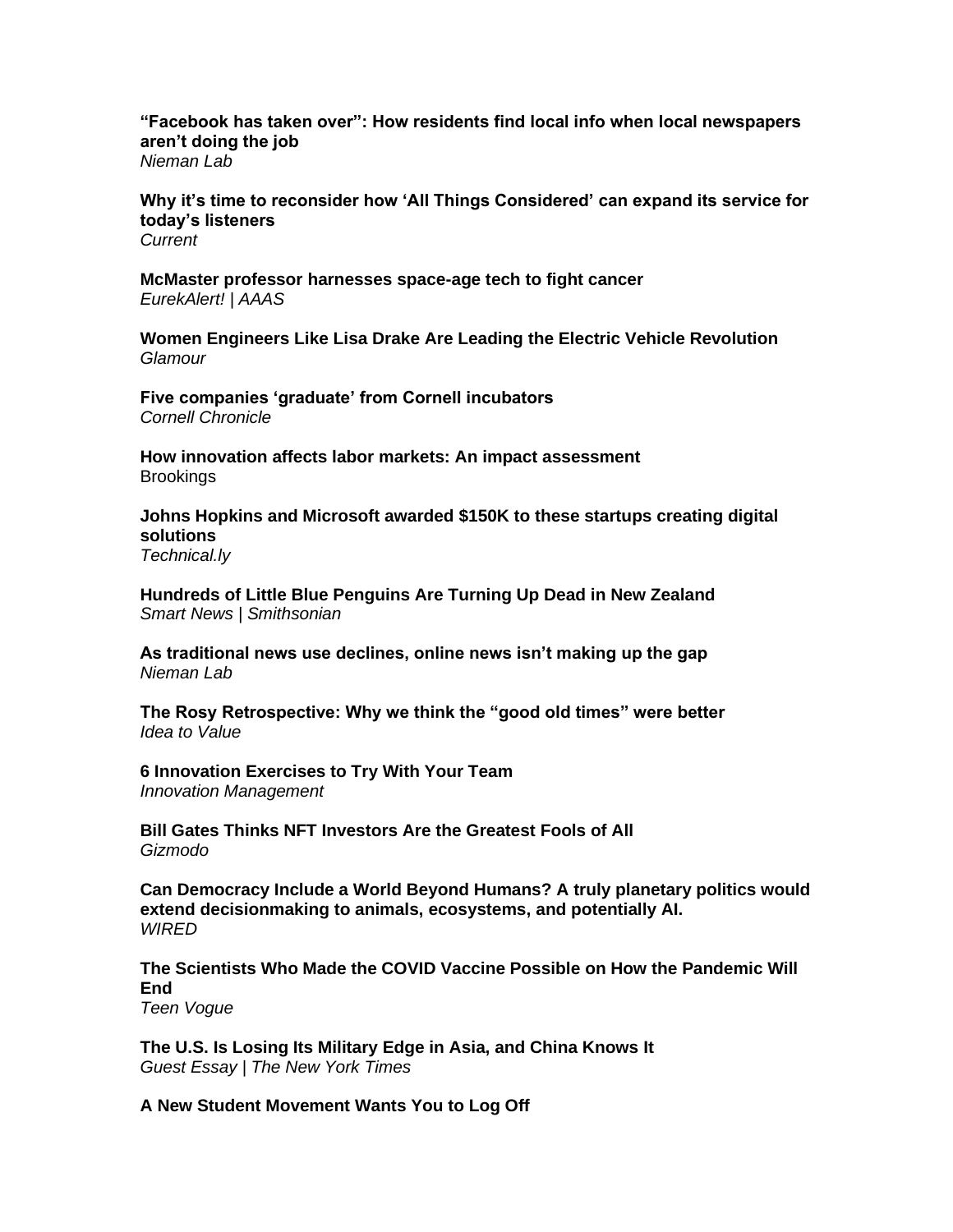*The New York Times*

**[NASA watchdog says the outlook isn't good for its mega-moon rocket launcher](https://www.fastcompany.com/90761162/nasa-watchdogs-says-the-mega-moon-rockets-outlook-doesnt-look-good)** *Fast Company*

**[How John Oliver helped take the issue of tech antitrust into the mainstream](https://www.fastcompany.com/90761546/how-jon-oliver-helped-take-the-issue-of-tech-antitrust-into-the-mainstream)** *Fast Company*

**[10 years after its demise, a requiem for the Microsoft Zune, the little gadget that](https://www.fastcompany.com/90761088/a-requiem-for-the-microsoft-zune-the-little-gadget-that-couldnt)  [couldn't](https://www.fastcompany.com/90761088/a-requiem-for-the-microsoft-zune-the-little-gadget-that-couldnt)** *Fast Company*

**[Carrying costs](https://seths.blog/2022/06/carrying-costs/)** *Seth's Blog*

**[103 Pieces of Advice That May or May Not Work](https://freakonomics.com/podcast/103-pieces-of-advice-that-may-or-may-not-work/)** *Freakonomics*

**[The Moon's Entire Surface Has Been Captured In One Map At 1:2,500,000 Scale](https://designtaxi.com/news/419061/The-Moon-s-Entire-Surface-Has-Been-Captured-In-One-Map-At-1-2-500-000-Scale/)** *DesignTAXI.com*

**[Is It Art—or Artificial Intelligence?](https://www.thedailybeast.com/is-it-artor-artificial-intelligence)** *The Daily Beast*

**[On the moral responsibility to be an informed citizen](https://psyche.co/ideas/on-the-moral-responsibility-to-be-an-informed-citizen)** *Psyche*

**A Precisely Color-Coded Flat [Lay Organizes 94 Gloves Lost by Their Owners](https://www.thisiscolossal.com/2022/06/jim-golden-gloves/)** *Colossal*

**[This AI can produce stunning images with just a few words of description, but is it](https://www.fastcompany.com/90760756/is-dall-e-2-creating-art)  [art?](https://www.fastcompany.com/90760756/is-dall-e-2-creating-art)**

*Fast Company* 

**[2022 BigPicture Competition Highlights the Resilient and Striking Biodiversity](https://www.thisiscolossal.com/2022/06/2022-big-picture-nature-photography/)  [Around the World](https://www.thisiscolossal.com/2022/06/2022-big-picture-nature-photography/)** *Colossal*

**[Engineering as Art: From James Webb Space Telescope to Pit Latrines in Uganda](https://samueli.ucla.edu/engineering-as-art-2/)** *UCLA Samueli School of Engineering*

**[The important role of science at Mars](https://www.mars.com/news-and-stories/articles/nici-bush-science-at-mars)**  *Mars*

**MIT-Northpond [Program created to advance innovation in engineering and life](https://news.mit.edu/2022/mit-northpond-program-created-advance-innovation-engineering-life-sciences-0615)  [sciences](https://news.mit.edu/2022/mit-northpond-program-created-advance-innovation-engineering-life-sciences-0615)**

*MIT News | Massachusetts Institute of Technology*

**[Okotoks art school grad has sights set on nuclear research](https://www.okotokstoday.ca/local-news/okotoks-art-school-grad-has-sights-set-on-nuclear-research-5470950)** *Okotoks Today*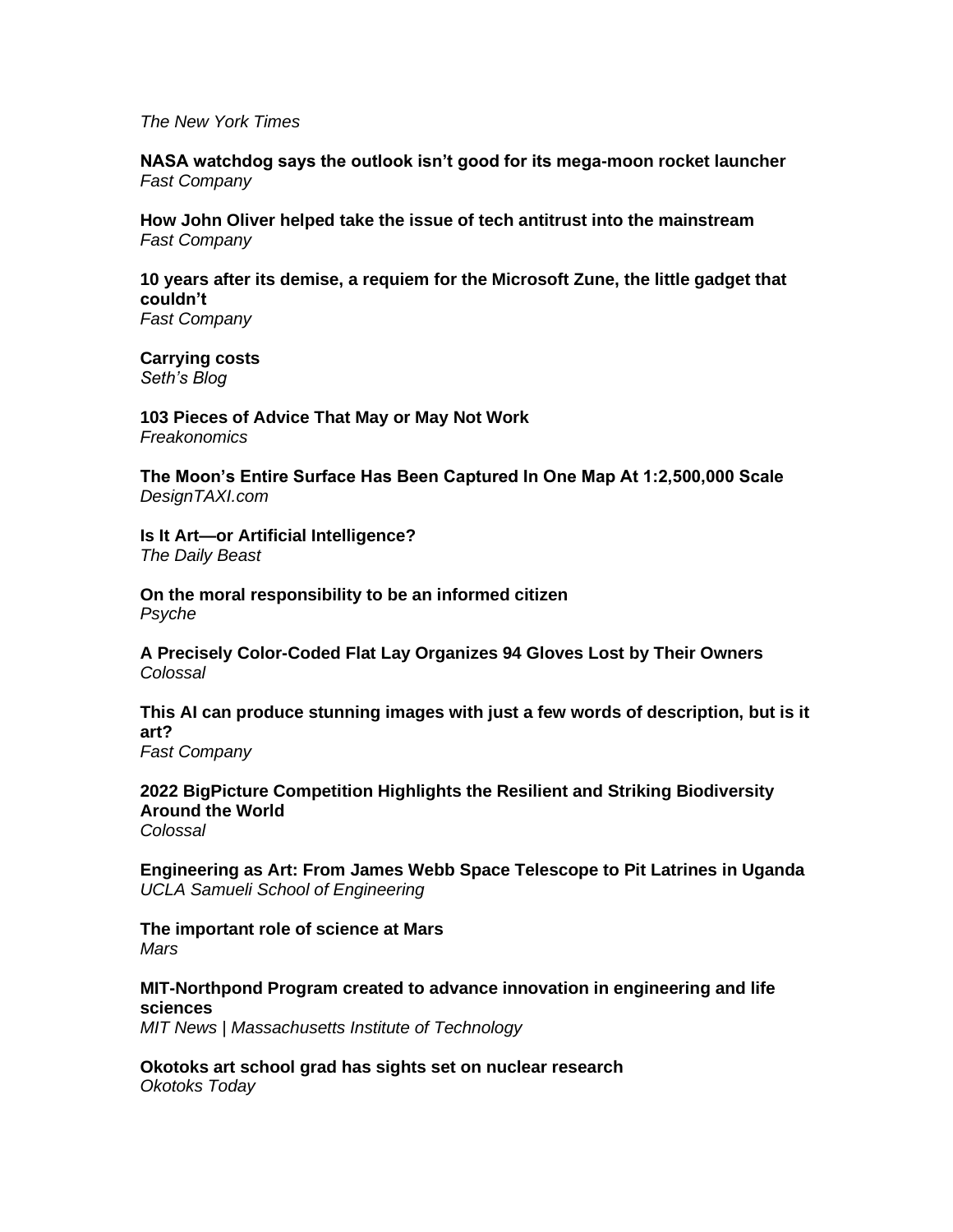**[Lawmakers propose 'Technology Competitiveness Council' to champion US](https://www.defensenews.com/battlefield-tech/2022/06/14/lawmakers-propose-technology-competitiveness-council-to-champion-us-innovation/)  [innovation](https://www.defensenews.com/battlefield-tech/2022/06/14/lawmakers-propose-technology-competitiveness-council-to-champion-us-innovation/)** *Defense News*

# **[Governor, Israeli group sign pact](https://www.nwaonline.com/news/2022/jun/15/governor-israeli-group-sign-pact/)**

*Northwest Arkansas Democrat-Gazette*

**[Juxtaposing Ideas to Deepen Understanding—in ELA, Math, and Science](https://www.edutopia.org/article/juxtaposing-ideas-deepen-understanding-ela-math-and-science)** *Edutopia*

**[Purity, Sorcery, and Cancel Culture](https://vpostrel.substack.com/p/purity-sorcery-and-cancel-culture)** *Virginia Postrel*

**[Apple Strikes 10-Year Rights Pact With Major League Soccer](https://variety.com/2022/tv/news/apple-major-league-soccer-rights-deal-1235293830/)** *Variety*

**[Agriculture companies have lots of job openings in STEM fields, far from the farm](https://news.stlpublicradio.org/economy-business/2022-06-13/agriculture-companies-have-lots-of-job-openings-in-stem-fields-far-from-the-farm)** *St. Louis Public Radio*

**[Videos to help high schoolers learn about STEM careers earn national Telly](https://today.rowan.edu/news/2022/06/stem-vrce-telly-awards.html)  [Awards](https://today.rowan.edu/news/2022/06/stem-vrce-telly-awards.html)**

*Rowan University*

**Popping [a champagne cork creates supersonic shockwaves](https://www.popsci.com/science/pop-champagne-physics/)** *Popular Science*

**[My Daughter's White Doll](https://www.theatlantic.com/magazine/archive/2022/07/doll-test-history-racial-segregation-toy-diversity/638442/)** *The Atlantic*

**[Adobe To Bring Photoshop To Everyone On The Web, Free Of Charge](https://designtaxi.com/news/419065/Adobe-To-Bring-Photoshop-To-Everyone-On-The-Web-Free-Of-Charge/)** *DesignTAXI.com*

**['The Cheech,' a Game Changer for Chicano Art, Opens in Riverside](https://www.nytimes.com/2022/06/14/arts/design/cheech-marin-chicano-art-riverside.html)** *The New York Times* 

**[Announcing the 2022-2023 National Endowment for the Arts Big Read](https://www.arts.gov/news/press-releases/2022/2022-2023-nea-big-read-communities)  [Communities](https://www.arts.gov/news/press-releases/2022/2022-2023-nea-big-read-communities)**

*National Endowment for the Arts*

**[Inside the dissolution of Apple's elite design team](https://www.fastcompany.com/90741719/inside-the-dissolution-of-apples-elite-design-team)** *Fast Company*

**[These rechargeable batteries are more sustainable and safer than lithium—and](https://www.fastcompany.com/90761039/these-rechargeable-batteries-are-more-sustainable-and-safer-than-lithium-and-half-the-cost)  [half the cost](https://www.fastcompany.com/90761039/these-rechargeable-batteries-are-more-sustainable-and-safer-than-lithium-and-half-the-cost)** *Fast Company*

**[With nearly 700 credits at age 93, legendary actor James Hong isn't done yet](https://www.latimes.com/entertainment-arts/movies/story/2022-06-14/james-hong-career-everything-everywhere)** *Los Angeles Times*

**[Are NFT Record Labels The Future Of Music?](https://www.grammy.com/news/are-nft-record-labels-the-future-of-music-web3)** *Grammy.com*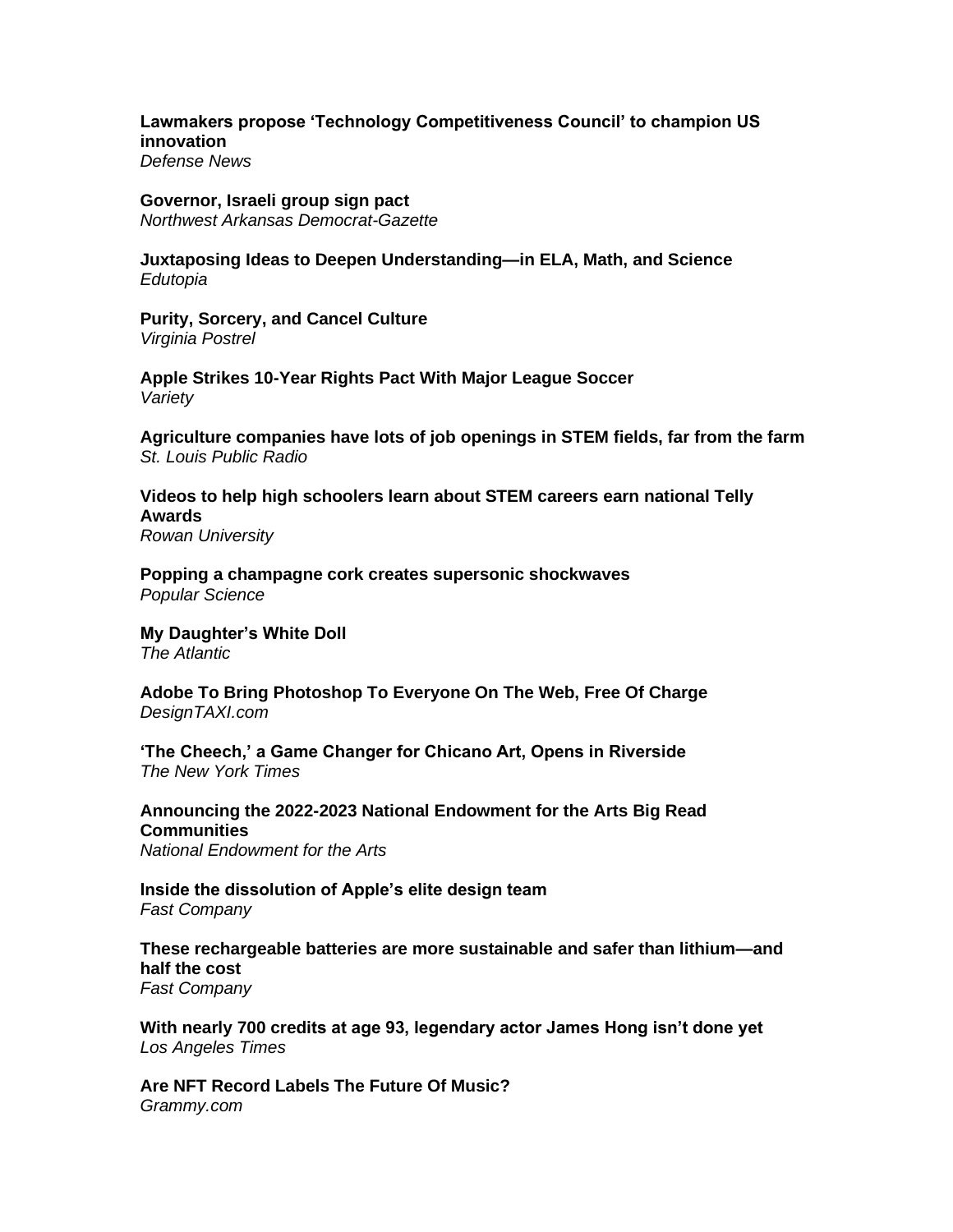**[How TikTok Became A Major Player In The Music Ecosystem](https://www.grammy.com/news/how-tiktok-became-a-major-player-music-industry-sounds-old-artists)** *Grammy.com*

**[How Engineers, Artists & Industry Pros Are Changing The State Of Sound](https://www.grammy.com/news/what-is-immersive-audio-industry-explainer-dolby-atmos)** *Grammy.com*

**[Can CDs Make A Comeback? Reevaluating The CD At 40](https://www.grammy.com/news/the-cd-turns-40-can-cd-sales-make-a-comeback)** *Grammy.com*

**[What Role Will Music Play In The Ever-Expanding Metaverse?](https://www.grammy.com/news/music-and-the-metaverse-nft-vr-ar-ai-virtual-reality-foo-fighters-travis-scott-amazevr-pixelynx)** *Grammy.com*

**[How Immersive Experiences Enhance Rapport In The Music World](https://www.recordingacademy.com/grammys/news/are-immersive-experiences-the-future-pop-up-shops-virtual-reality-covid-pandemic)** *Grammy.com*

**[Netflix's setbacks are the canary in the coal mine for streamers](https://www.fastcompany.com/90757800/netflixs-setbacks-are-the-canary-in-the-coal-mine-for-streamers)** *Fast Company*

**[Solid-state batteries could be key for EVs—and they're making a leap toward](https://www.fastcompany.com/90760232/solid-state-batteries-could-be-key-for-evs-and-theyre-making-a-leap-toward-mass-production)  [mass production](https://www.fastcompany.com/90760232/solid-state-batteries-could-be-key-for-evs-and-theyre-making-a-leap-toward-mass-production)** *Fast Company*

**[Some questions](https://seths.blog/2022/06/some-questions/)** *Seth's Blog* 

**[Leading a Culture of Innovation from Any Seat](https://bradenkelley.com/2022/06/leading-a-culture-of-innovation-from-any-seat/)** *Human-Centered Change and Innovation*

**[SpaceX's Starship gets closer to launch—but the future of its Texas Starbase is in](https://www.nationalgeographic.com/science/article/spacex-starship-gets-closer-to-launchbut-the-future-of-its-texas-starbase-is-in-doubt)  [doubt](https://www.nationalgeographic.com/science/article/spacex-starship-gets-closer-to-launchbut-the-future-of-its-texas-starbase-is-in-doubt)**

*National Geographic*

**[What is Black joy? See it through the eyes of these groundbreaking artists](https://www.nationalgeographic.com/culture/article/what-is-black-joy-see-it-through-artists-eyes)** *National Geographic*

**FIRST [students are changing the world through STEM, one challenge at a time](https://www.upworthy.com/first-students-are-changing-the-world-through-stem-one-challenge-at-a-time)** *Upworthy*

**[Molly Smith announces an exit after 25 years leading Arena Stage](https://www.msn.com/en-us/news/us/molly-smith-announces-an-exit-after-25-years-leading-arena-stage/ar-AAYj4HR)** *MSN, The Washington Post*

**[How Many Languages Could a Child Speak?](https://www.nytimes.com/2022/06/14/science/children-languages-randall-munroe.html)** *The New York Times*

**[Why do we forget books we've read? We ask an expert](https://www.theguardian.com/lifeandstyle/2022/jun/10/why-do-we-forget-books-weve-read-we-ask-an-expert)** *The Guardian*

**['I had to do something': Senegal electro star sings to save his language1](https://www.theguardian.com/global-development/2022/jun/13/i-had-to-do-something-senegal-electro-star-sings-to-save-his-language)\** *The Guardian*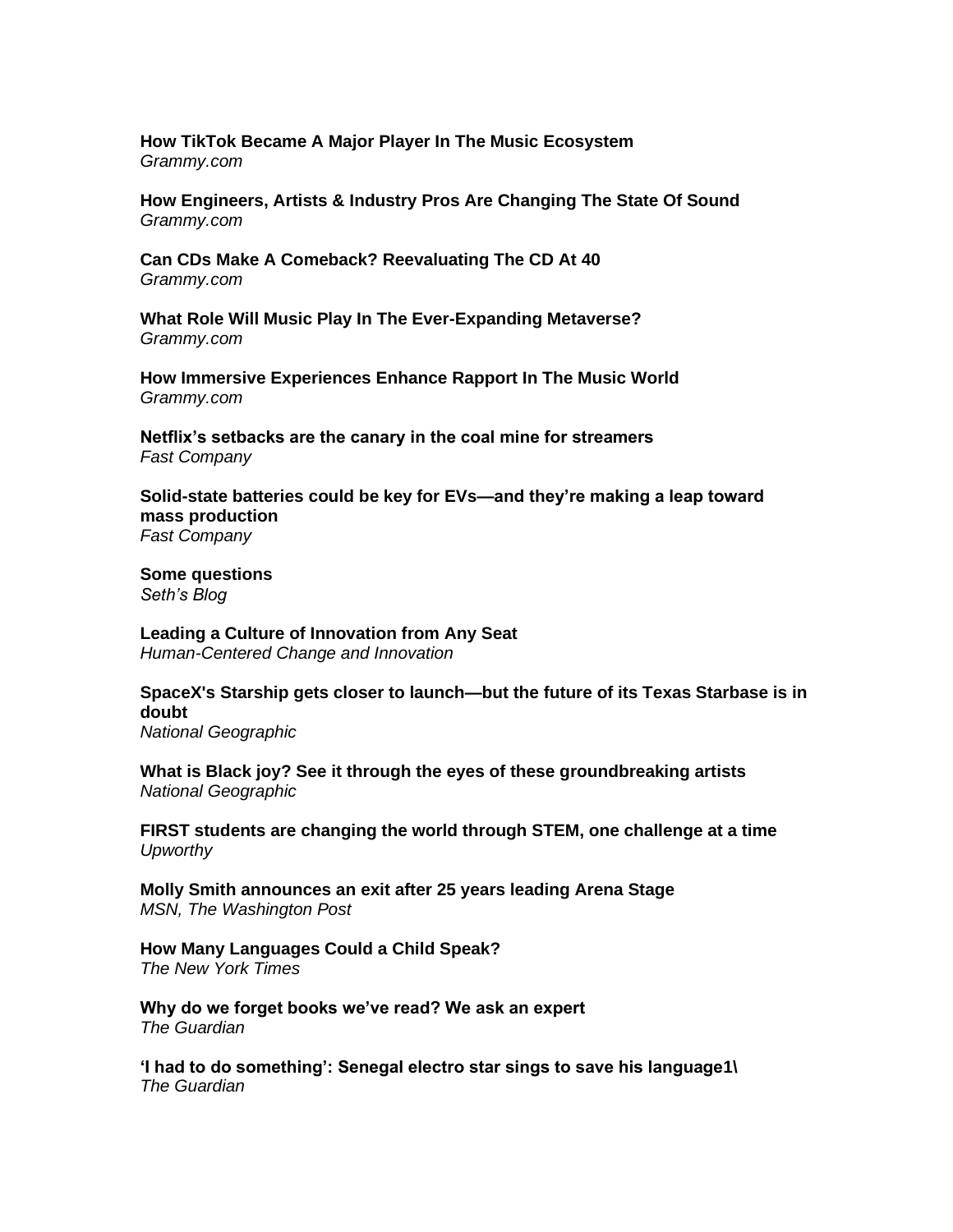### **[Computer History Museum Shared How they are Using Machine Learning to](https://www.imls.gov/blog/2022/06/computer-history-museum-shared-how-they-are-using-machine-learning-enhance-digital)  [Enhance Digital Media Collections](https://www.imls.gov/blog/2022/06/computer-history-museum-shared-how-they-are-using-machine-learning-enhance-digital)**

*Institute of Museum and Library Services Blog*

**[Old not Other](https://aeon.co/essays/simone-de-beauvoir-on-facing-old-age-and-avoiding-bad-faith)** *Aeon Essay*

**[NFTs: Digital Renaissance or Death Knell of Traditional Art?](https://amt-lab.org/blog/2022/6/nfts-digital-renaissance-or-death-knell-of-traditional-art)** *Arts Management and Technology Laboratory*

**[Found: the 'how to draw' books Pablo Picasso created for his daughter](https://www.theguardian.com/artanddesign/2022/jun/11/found-the-how-to-draw-books-pablo-picasso-created-for-his-daughter)** *The Guardian*

**[The Key to Creative Success: Embracing the Inevitability of Failure](https://cdn.psychologytoday.com/us/blog/creative-insights/202206/the-key-creative-success-embracing-the-inevitability-failure)** *Creative Insights | Psychology Today*

**[What Can Leaders Do to Have More Innovative Teams?](https://bradenkelley.com/2022/06/what-can-leaders-do-to-have-more-innovative-teams/)** *Human-Centered Change and Innovation*

**As the Large [Hadron Collider Revs Up, Physicists' Hopes Soar](https://www.nytimes.com/2022/06/13/science/cern-hadron-collider-muon-leptoquark.html)** *The New York Times*

**[The World Has Too Much Stuff](https://www.wired.com/story/the-world-has-too-much-stuff/)** *WIRED*

**[National Organization for Arts in Health Introduces Core Curriculum for Arts in](https://www.codaworx.com/long-article/?magazine=art-and-wellness&post=experiential-art-shines-at-codasummit-experience-2&utm_campaign=CODAweekly&utm_medium=email&_hsmi=216454682&_hsenc=p2ANqtz-_VWK-xh7OSi0zvcDtqX0n4-4SbkhqrmqwYWF-TBIuOh8Uwtiw8q-nJCmTTZTTBTd9-dDcqOSN0QDFcl_4_VbpKsgVmAn-di5zBe47Sqfvz4ED0_Do&utm_content=216454682&utm_source=hs_email)  [Health Professionals](https://www.codaworx.com/long-article/?magazine=art-and-wellness&post=experiential-art-shines-at-codasummit-experience-2&utm_campaign=CODAweekly&utm_medium=email&_hsmi=216454682&_hsenc=p2ANqtz-_VWK-xh7OSi0zvcDtqX0n4-4SbkhqrmqwYWF-TBIuOh8Uwtiw8q-nJCmTTZTTBTd9-dDcqOSN0QDFcl_4_VbpKsgVmAn-di5zBe47Sqfvz4ED0_Do&utm_content=216454682&utm_source=hs_email)** *CODAworx*

**[How to cultivate an innovation vs. invention mindset](https://sdtimes.com/softwaredev/how-to-cultivate-an-innovation-vs-invention-mindset/)** *SD Times*

**[In Good Company: Paul Daniel Dapkus Joins Einstein, Curie and Viterbi as](https://viterbischool.usc.edu/news/2022/06/in-good-company-paul-daniel-dapkus-joins-einstein-curie-and-viterbi-as-winners-of-franklin-medal/)  [Winners of Franklin Medal](https://viterbischool.usc.edu/news/2022/06/in-good-company-paul-daniel-dapkus-joins-einstein-curie-and-viterbi-as-winners-of-franklin-medal/)**

*USC Viterbi School of Engineering | University of Southern California*

**[MIT announces 2022 Bose grants for ambitious ideas](https://www.technologynetworks.com/tn/blog/the-software-advances-powering-the-next-generation-of-brain-implants-362551)** *MIT News | Massachusetts Institute of Technology*

**[The Software Advances Powering the Next Generation of Brain Implants](https://www.technologynetworks.com/tn/blog/the-software-advances-powering-the-next-generation-of-brain-implants-362551)** *Technology Networks*

**[Opinion: Investing in Arts Education Can Help Students Heal](https://citylimits.org/2022/06/13/opinion-investing-in-arts-education-can-help-students-heal/)** *City Limits*

**[Healthy Human Brains Are Hotter Than Previously Thought, Exceeding 40](https://neurosciencenews.com/brain-termperature-20816/)  [Degrees](https://neurosciencenews.com/brain-termperature-20816/)**

*Neuroscience News*

**[Streaming Is Too Big for Its Own Good](https://www.wired.com/story/streaming-too-big/)** *WIRED*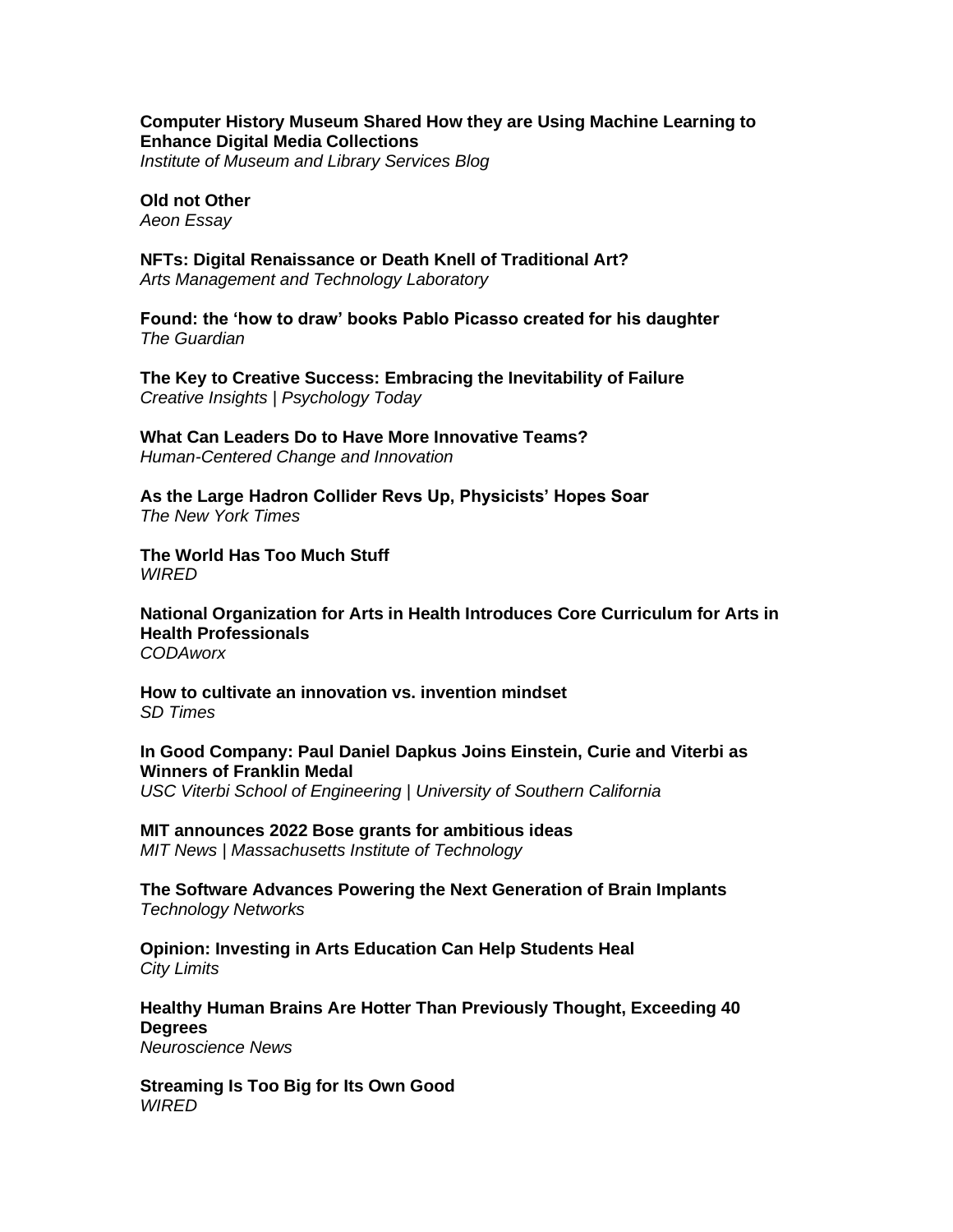**[Building a community that's got game -](https://news.uci.edu/2022/06/10/building-a-community-thats-got-game/) Games+Learning+Society Conference [seeks to unite and enlighten the multibillion-dollar industry](https://news.uci.edu/2022/06/10/building-a-community-thats-got-game/)** *UCI*

**[Who Is the Former TV News Chief Helping the Jan. 6 Committee?](https://www.nytimes.com/2022/06/13/business/media/james-goldston-january-6-committee.html)** *The New York Times*

**[Scientists Are Developing An Electric Eye For Microscopic Robots](https://designtaxi.com/news/419033/Scientists-Are-Developing-An-Electric-Eye-For-Microscopic-Robots/)** *DesignTAXI.com*

**[Leaving Russia: Rockstars, Writers, Actors, and Filmmakers on the Country's](https://www.gq.com/story/russia-cultural-brain-drain)  [Cultural Brain Drain](https://www.gq.com/story/russia-cultural-brain-drain)** *GQ*

**[3 years ago Notre-Dame caught on fire. This video game lets you fight to save it](https://www.fastcompany.com/90759153/3-years-ago-notre-dame-caught-on-fire-this-video-game-lets-you-fight-to-save-it)** *Fast Company*

**[Tom Hanks Explains It All](https://www.nytimes.com/interactive/2022/06/13/magazine/tom-hanks-interview.html)** *The New York Times*

**[More than 700 of the world's largest public companies have net zero goals. Are](https://www.fastcompany.com/90760683/more-than-700-of-the-worlds-largest-public-companies-have-net-zero-goals-are-they-greenwashing)  [they greenwashing?](https://www.fastcompany.com/90760683/more-than-700-of-the-worlds-largest-public-companies-have-net-zero-goals-are-they-greenwashing)** *Fast Company*

**[This office building was designed to last 500 years](https://www.fastcompany.com/90760680/this-office-building-was-designed-to-last-500-years)** *Fast Company*

**[Leading Hollywood directors, writers and producers sign a pledge about onscreen](https://www.npr.org/2022/06/13/1104594849/hollywood-pledge-onscreen-guns)  [guns](https://www.npr.org/2022/06/13/1104594849/hollywood-pledge-onscreen-guns)** *NPR*

**[The Tony Awards 2022: Why Jennifer Hudson has just made history](https://www.npr.org/2022/06/12/1104215329/tony-awards-2022-jennifer-hudson)** *NPR*

**[Ukraine: UNESCO launches program to support Ukrainian artists](https://www.unesco.org/en/articles/ukraine-unesco-launches-program-support-ukrainian-artists)** *UNESCO*

**[Problems now \(problems later\)](https://seths.blog/2022/06/problems-now-problems-later/)** *Seth's Blog*

**[Crafted for Catching](https://www.nationalgeographic.com/history/graphics/see-the-tools-used-to-make-baseball-gloves-by-hand)** *National Geographic*

**[Notorious B.I.G. Hologram Leaves Fans In Disbelief For Looking 'Too Real'](https://designtaxi.com/news/419030/Notorious-B-I-G-Hologram-Leaves-Fans-In-Disbelief-For-Looking-Too-Real/)** *DesignTAXI.com*

**[What it takes to invent a new musical instrument](https://www.msn.com/en-us/entertainment/news/what-it-takes-to-invent-a-new-musical-instrument/ar-AAYaORi)** *MSN, The Washington Post*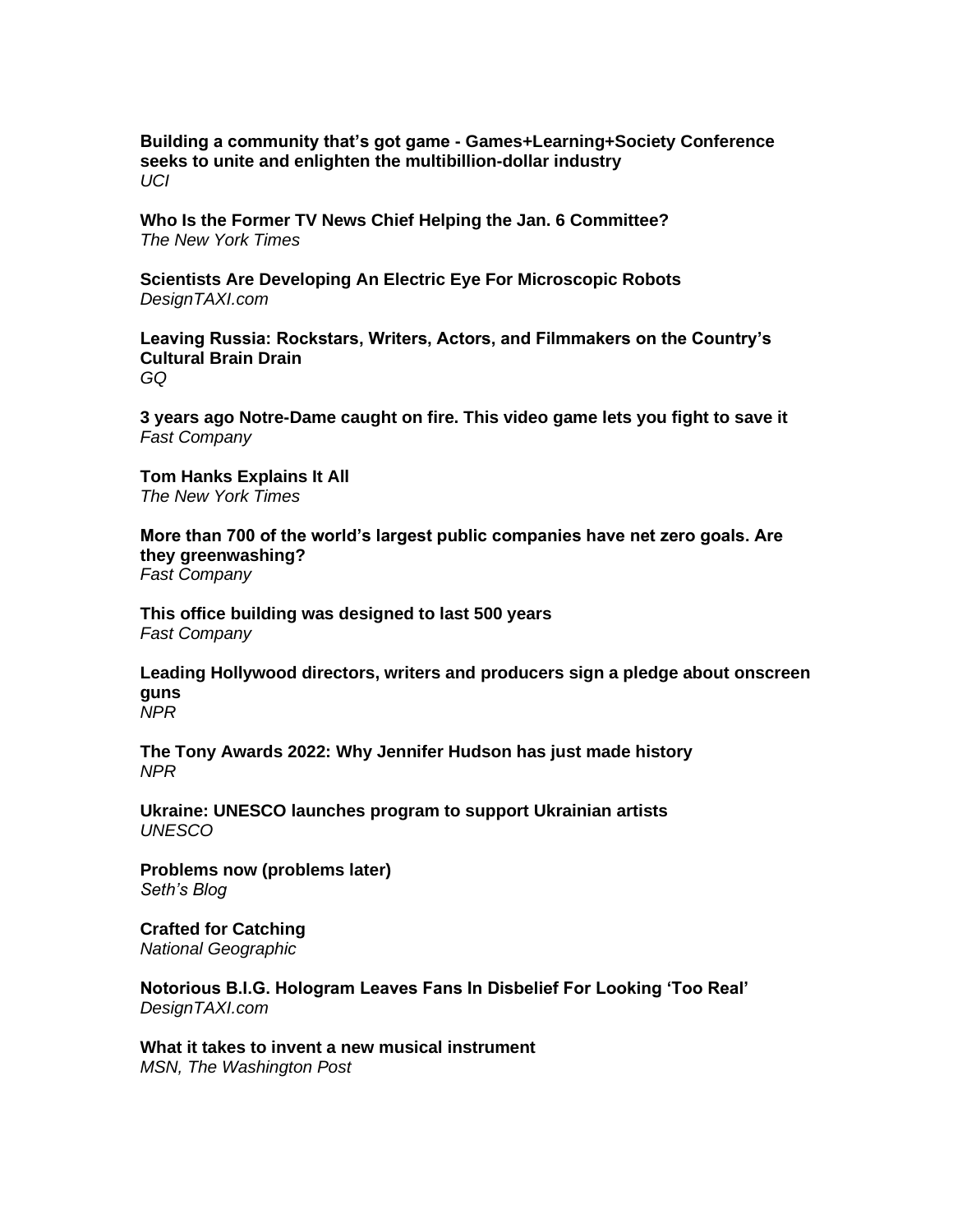### **[The Transformations of Pinocchio](https://www.newyorker.com/magazine/2022/06/13/the-transformations-of-pinocchio)**

*The New Yorker*

**[Animal magic: why intelligence isn't just for humans](https://www.theguardian.com/books/2022/jun/11/animal-magic-why-intelligence-isnt-just-for-humans)** *The Guardian*

**[Gannett is scuttling daily editorial pages at its regional papers](https://www.poynter.org/reporting-editing/2022/gannett-is-scuttling-daily-editorial-pages-at-its-regional-papers/)** *Poynter*

**[The Art World Loves Basketballs. And Hoops and Jerseys and Backboards.](https://www.nytimes.com/2022/06/12/sports/basketball/basketball-art.html)** *The New York Times*

**[Why Was June Chosen As LGBTQ Pride Month?](https://www.mentalfloss.com/article/647492/why-is-june-lgbtq-pride-month)** *Mental Floss*

**In Praise of the Academic Cliché - [How worn-out humanities buzzwords go](https://www.chronicle.com/article/in-praise-of-the-academic-cliche)  [mainstream and change the world.](https://www.chronicle.com/article/in-praise-of-the-academic-cliche)** *The Chronicle of Higher Education*

**[An Idaho school board banned 23 books. So a local bookstore gave out copies for](https://www.npr.org/2022/06/09/1104000189/an-idaho-school-board-banned-23-books-so-a-local-bookstore-gave-out-copies-for-f)  [free](https://www.npr.org/2022/06/09/1104000189/an-idaho-school-board-banned-23-books-so-a-local-bookstore-gave-out-copies-for-f)** *All Things Considered | NPR*

**[How science helps fuel a culture of misinformation](https://www.niemanlab.org/2022/06/how-science-helps-fuel-a-culture-of-misinformation/)** *Nieman Lab*

**['World's First Solar Car' Is Built To Drive For Months Without Charging](https://designtaxi.com/news/419018/World-s-First-Solar-Car-Is-Built-To-Drive-For-Months-Without-Charging/)** *DesignTAXI.com*

**[Knowing How to See](https://imagine-er7.com/2022/06/11/knowing-how-to-see/)** *Imagineer7's Weblog*

**[Walt Disney's Creative Thinking Technique](https://imagine-er7.com/2022/06/13/walt-disneys-creative-thinking-technique/)** *Imagineer7's Weblog*

**[Harvard Scientists Have Developed a Revolutionary New Treatment for Diabetes](https://scitechdaily.com/harvard-scientists-have-developed-a-revolutionary-new-treatment-for-diabetes/)** *SciTechDaily*

**[The Cadence of Electronics Innovation](https://www.news.ucsb.edu/2022/020660/cadence-electronics-innovation)** *The UCSB Current - UC Santa Barbara*

**[Future-proofing Canadian innovation starts with equity in STEM education](https://www.thestar.com/business/2022/06/11/future-proofing-canadian-innovation-starts-with-equity-in-stem-education.html)** *Toronto Star*

**Colouring outside the lines - Architecture [alumnus honoured for innovative tech](https://uwaterloo.ca/news/engineering-alumni/colouring-outside-lines)  [to reduce fashion's environmental impact](https://uwaterloo.ca/news/engineering-alumni/colouring-outside-lines)** *University of Waterloo News*

**[Google suspends veteran engineer over claims that AI chatbot is sentient](https://interestingengineering.com/google-suspends-engineer-claims-ai-sentient)** *Interesting Engineering*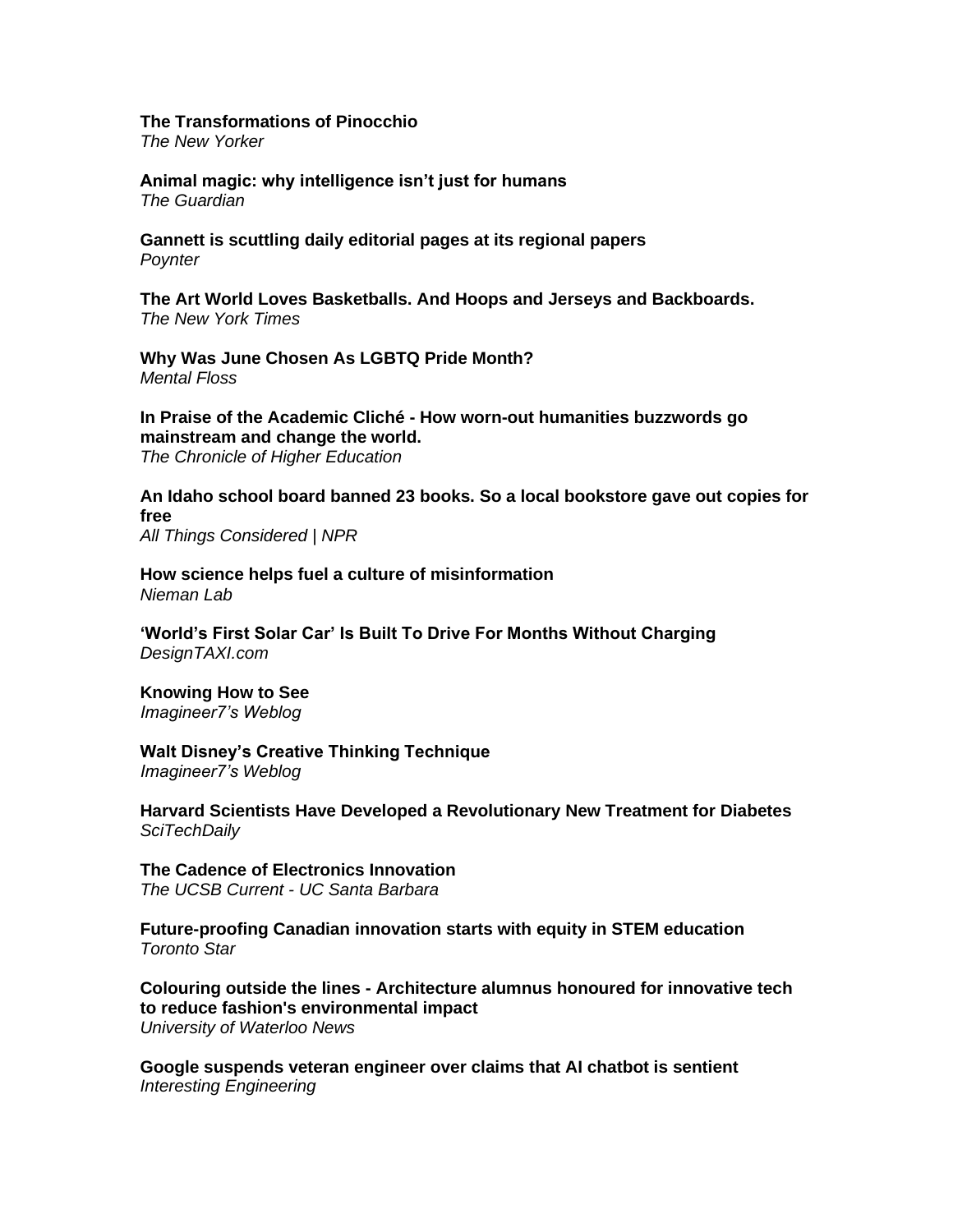**[Akin Adebowale & Ousman Sahko Sow of Blacktag on Black Creativity](https://www.harpersbazaar.com/culture/a40082906/blacktag-akin-adebowale-ousman-sahko-sow-black-creativity/)** *Harper's Bazaar* 

**[Exploring creativity and culture through art and gardening](https://youtu.be/fOjcjs7dfls)** *Eyewitness News WEHT WTVW*

**[The Power of the Bittersweet: Susan Cain on Longing as the Fulcrum of Creativity](https://www.themarginalian.org/2022/06/05/susan-cain-bittersweet/)** *The Marginalian*

**[You Can Now Buy Real Cancer Cells As NFTs To Save A Patient's Life](https://designtaxi.com/news/418996/You-Can-Now-Buy-Real-Cancer-Cells-As-NFTs-To-Save-A-Patient-s-Life/)** *DesignTAXI.com*

**[Museum's Color-Blind Visitors Can Borrow Glasses To Enjoy Art's Original Forms](https://designtaxi.com/news/418943/Museum-s-Color-Blind-Visitors-Can-Borrow-Glasses-To-Enjoy-Art-s-Original-Forms/)** *DesignTAXI.com*

**[UNESCO supports Ukrainian women artists in exile](https://www.unesco.org/en/articles/unesco-supports-ukrainian-women-artists-exile)** *UNESCO*

**[Proposed minimum tax on multinationals has 'major implications' for investment](https://unctad.org/news/proposed-minimum-tax-multinationals-has-major-implications-investment-policy)  [policy](https://unctad.org/news/proposed-minimum-tax-multinationals-has-major-implications-investment-policy)** *United Nations Conference on Trade and Development*

**[Handmade, original and significant](https://seths.blog/2022/06/handmade-original-and-significant/)** *Seth's Blog*

**[Push vs. pull](https://seths.blog/2022/06/push-vs-pull/)** *Seth's Blog*

**[Why Revolutions Fail](https://bradenkelley.com/2022/06/why-revolutions-fail/)** *Human-Centered Change and Innovation*

**[Armadillos are expanding further into the U.S.—and why is still a mystery](https://www.nationalgeographic.com/animals/article/armadillos-are-expanding-their-us-range-why-is-still-a-mystery)** *National Geographic*

**[Solar Geoengineering Would Be Radical. It Might Also Be Necessary.](https://freakonomics.com/podcast/solar-geoengineering-would-be-radical-it-might-also-be-necessary/)** *People I (Mostly) Admire*

**[What Are We Teaching Children About Their Life's Dreams?](https://cdn.psychologytoday.com/us/blog/the-weight-ing-game/202206/what-are-we-teaching-children-about-their-life-s-dreams)** *The Weight-ing Game | Psychology Today*

**[This year's Serpentine Pavilion reveals the shocking truth behind most modern](https://www.fastcompany.com/90759440/this-years-serpentine-pavilion-reveals-the-shocking-truth-behind-most-modern-architecture)  [architecture](https://www.fastcompany.com/90759440/this-years-serpentine-pavilion-reveals-the-shocking-truth-behind-most-modern-architecture)** *Fast Company*

**[Latin Dance May Be a Step Toward Better Working Memory for Older Latinos](https://neurosciencenews.com/latin-dance-workind-memory-20804/)** *NeuroscienceNews.com*

# # #

This email is a free service of the **National Creativity Network (NCN)**. The articles are from a variety of sources and, therefore, do not necessarily reflect the views of the